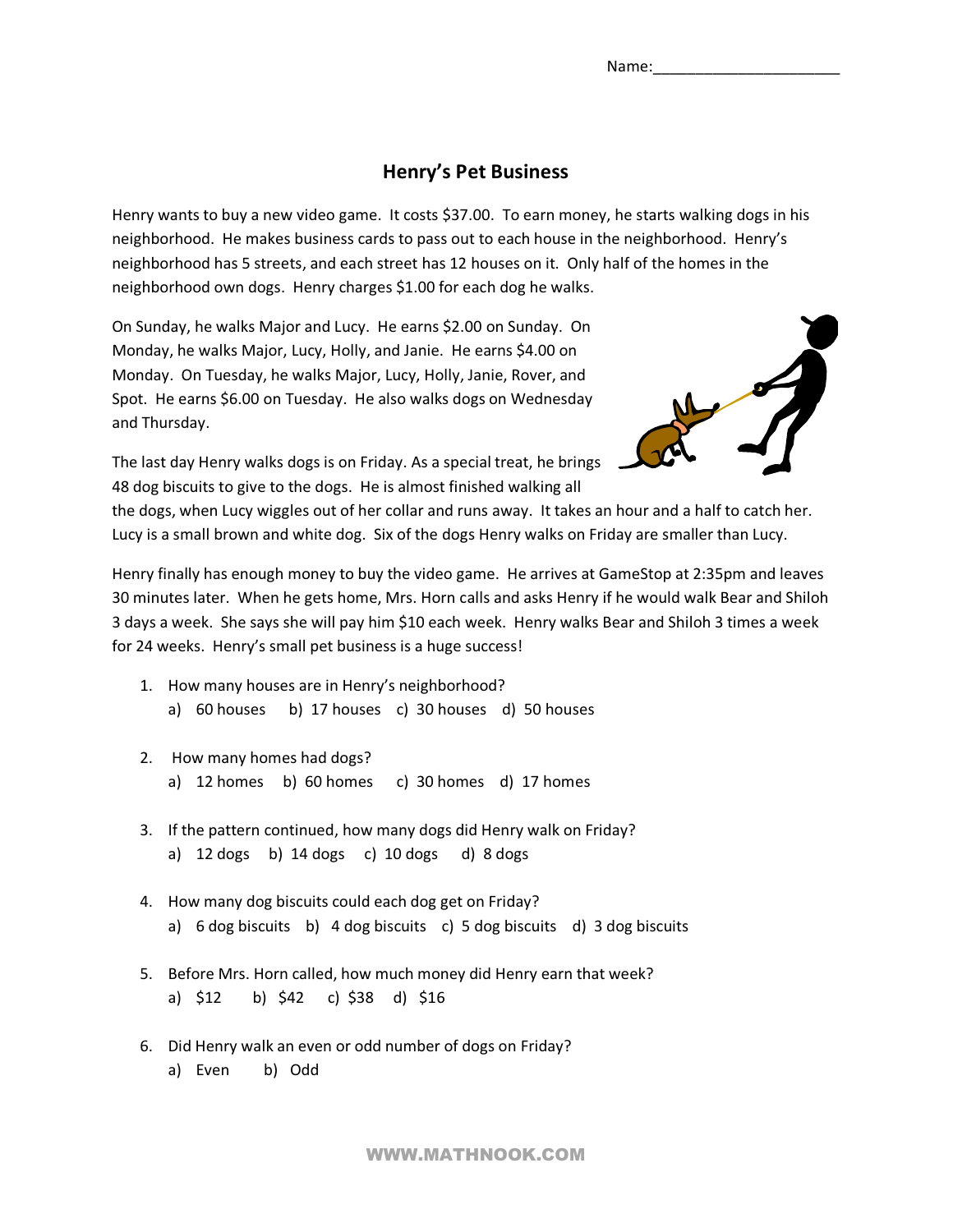- 7. How many minutes did it take to catch Lucy? a) 30 minutes b) 120 minutes c) 60 minutes d) 90 minutes
- 8. How much money did Henry have left over after he bought the video game? a) \$8 b) \$4 c) \$9 d) \$5
- 9. Henry wants to buy bubble gum. Each piece is \$.25. How many pieces of bubble gum can he buy? a) 10 pieces b) 4 pieces c) 20 pieces d) 24 pieces
- 10. What time did Henry leave GameStop? a) 3:05 pm b) 4:05 pm c) 3:00 pm d) 2:55 pm
- 11. What fraction of the dogs Henry walked on Friday are smaller than Lucy? a) 1/4 b) 1/2 c) 3/4 d) 1/3
- 12. How much money did Henry earn walking Bear and Shiloh at the end of 24 weeks? a) \$30 b) \$720 c) \$72 d) \$240